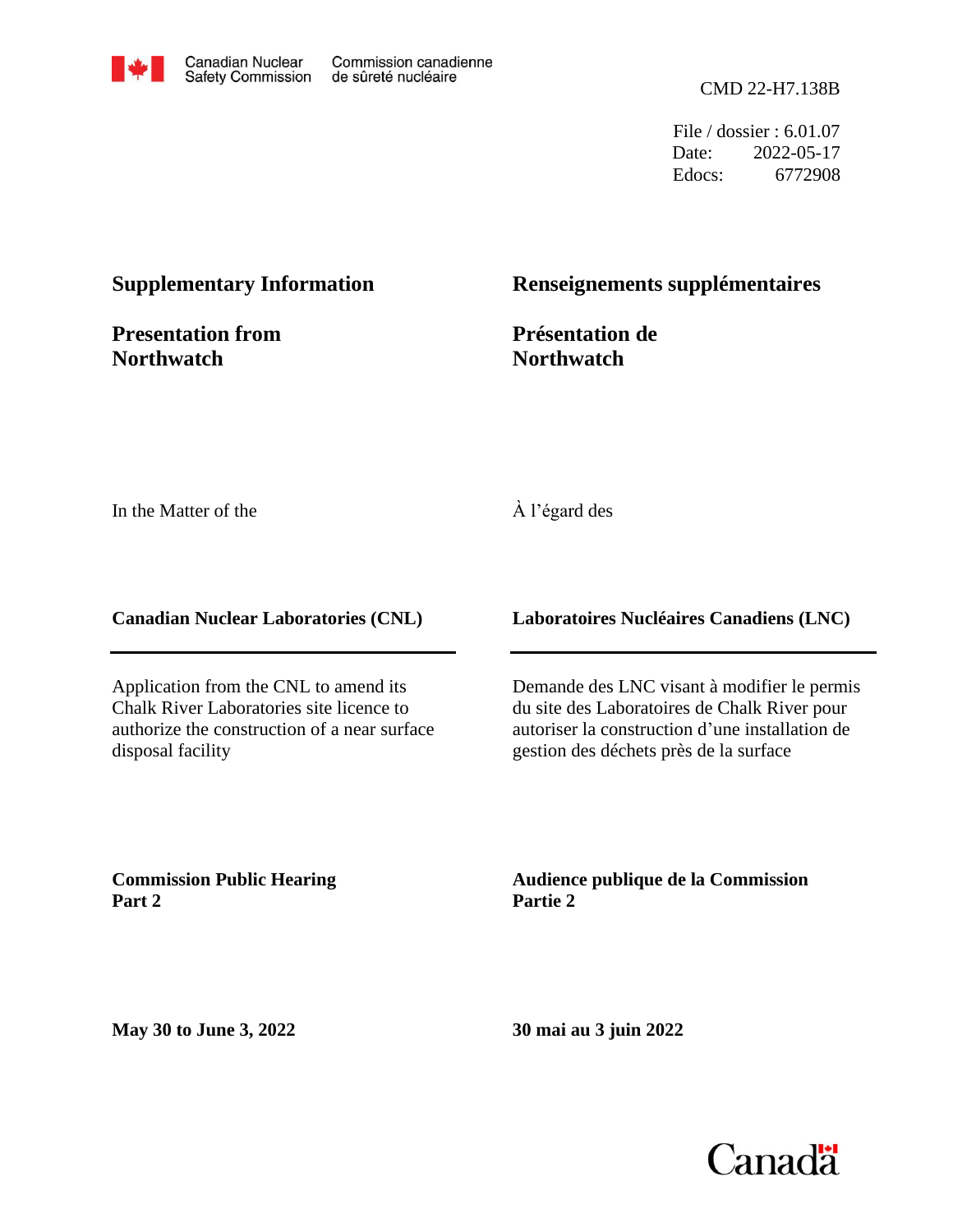**Canadian Nuclear Laboratories Proposed Near Surface Disposal Facility**

> Oral Submissions On behalf of Northwatch Brennain Lloyd

**NEAR SURFACE DISPOSAL FACILITY (NSDF)** IAA REF# 80122 CNSC REF# 2022-H-07

31 May 2022

Presentation to the Canadian Nuclear Safety Commission



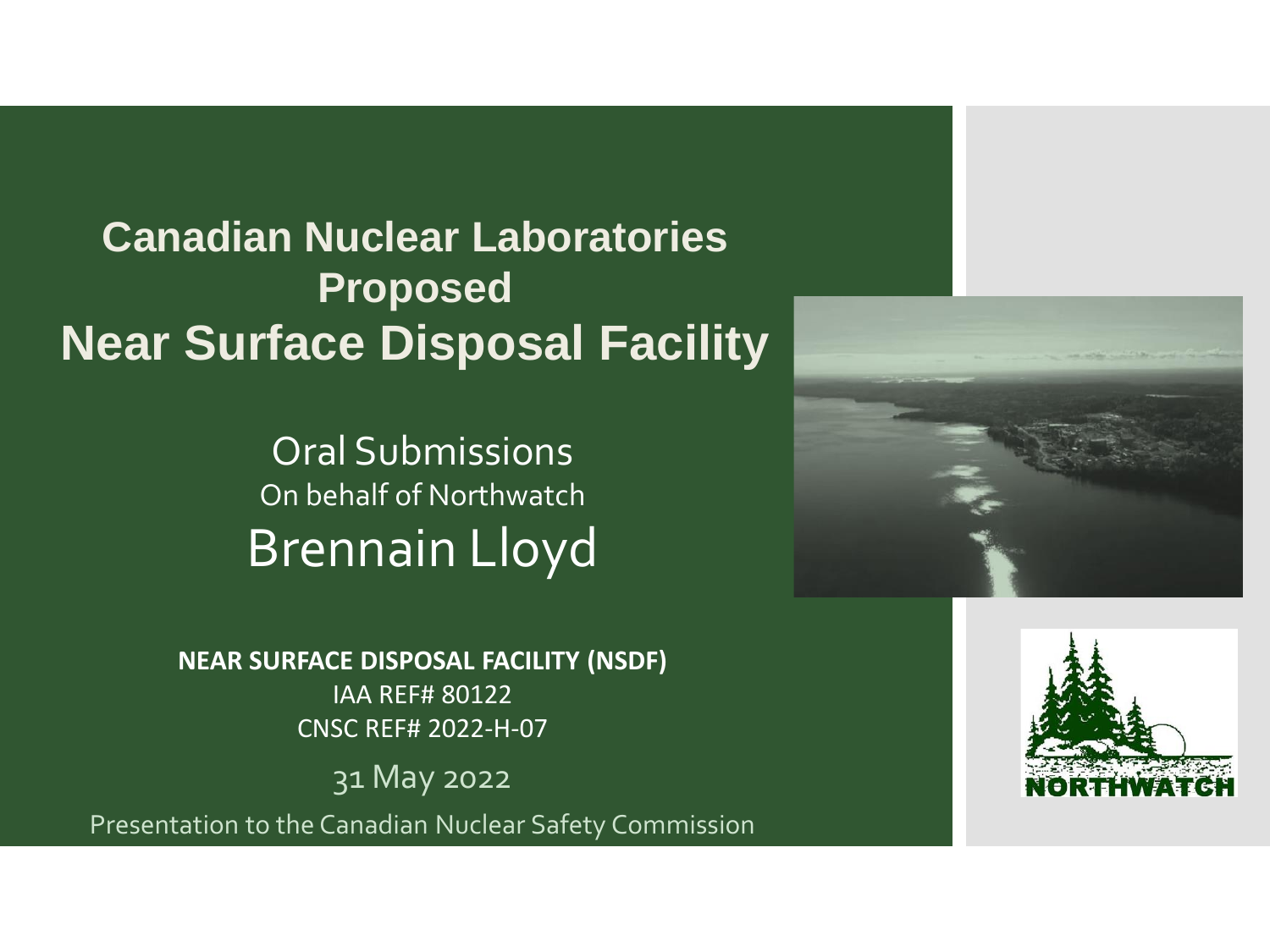## **Outline**

- Hearing observations
- General Submission
- Comparative Study of NSDF Reference **Sites**
- Review of Canadian Nuclear Laboratories Waste Acceptance Criteria for a Near-Surface Disposal Facility
- Questions
- Conclusions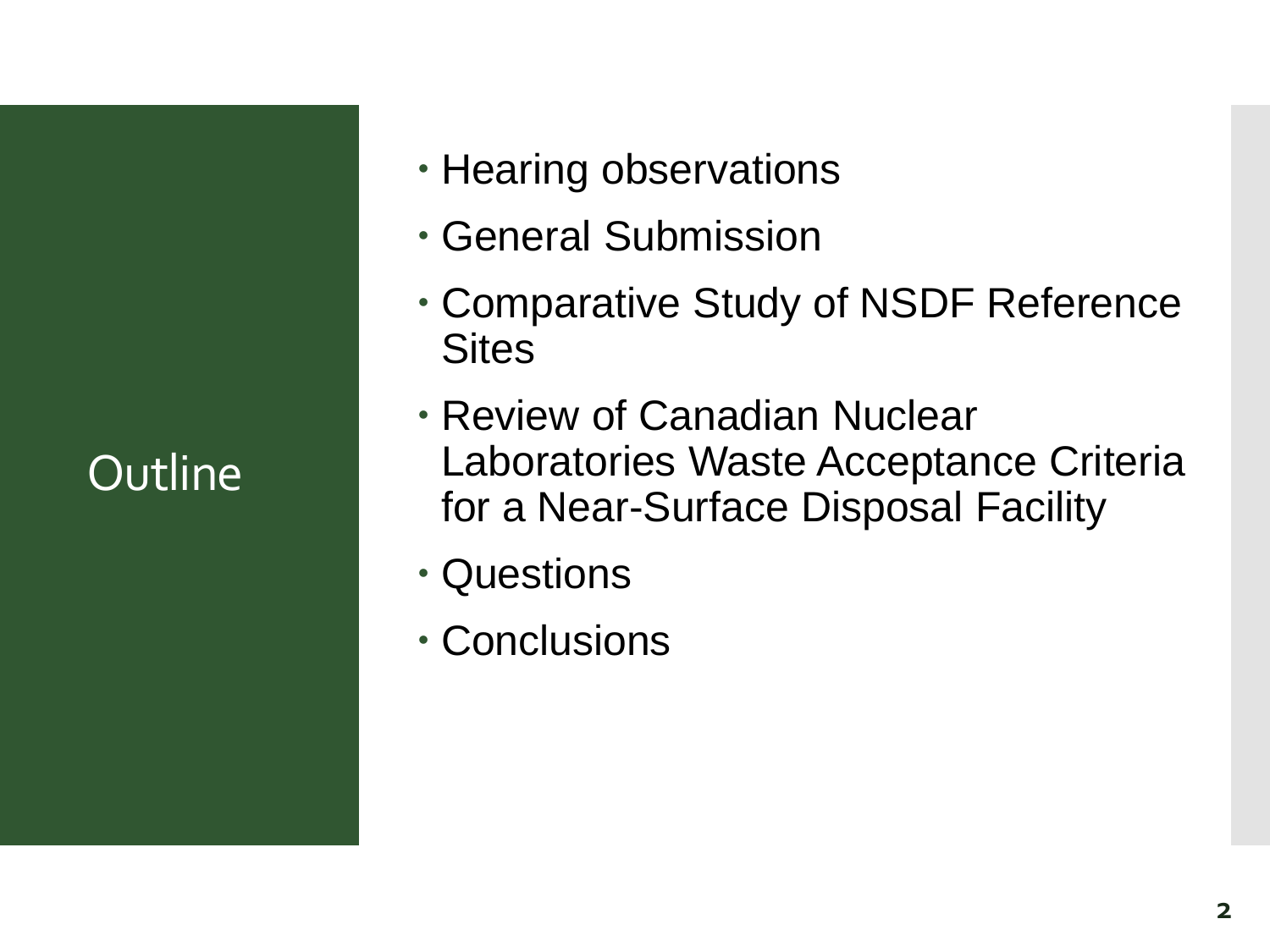**Comment on Canadian Nuclear Laboratories Proposed Near Surface Disposal Facility**

> Brennain Lloyd On behalf of Northwatch

**NEAR SURFACE DISPOSAL FACILITY (NSDF)** IAA REF# 80122 CNSC REF# 2022-H-07

May 2022

Presentation to the Canadian Nuclear Safety Commission



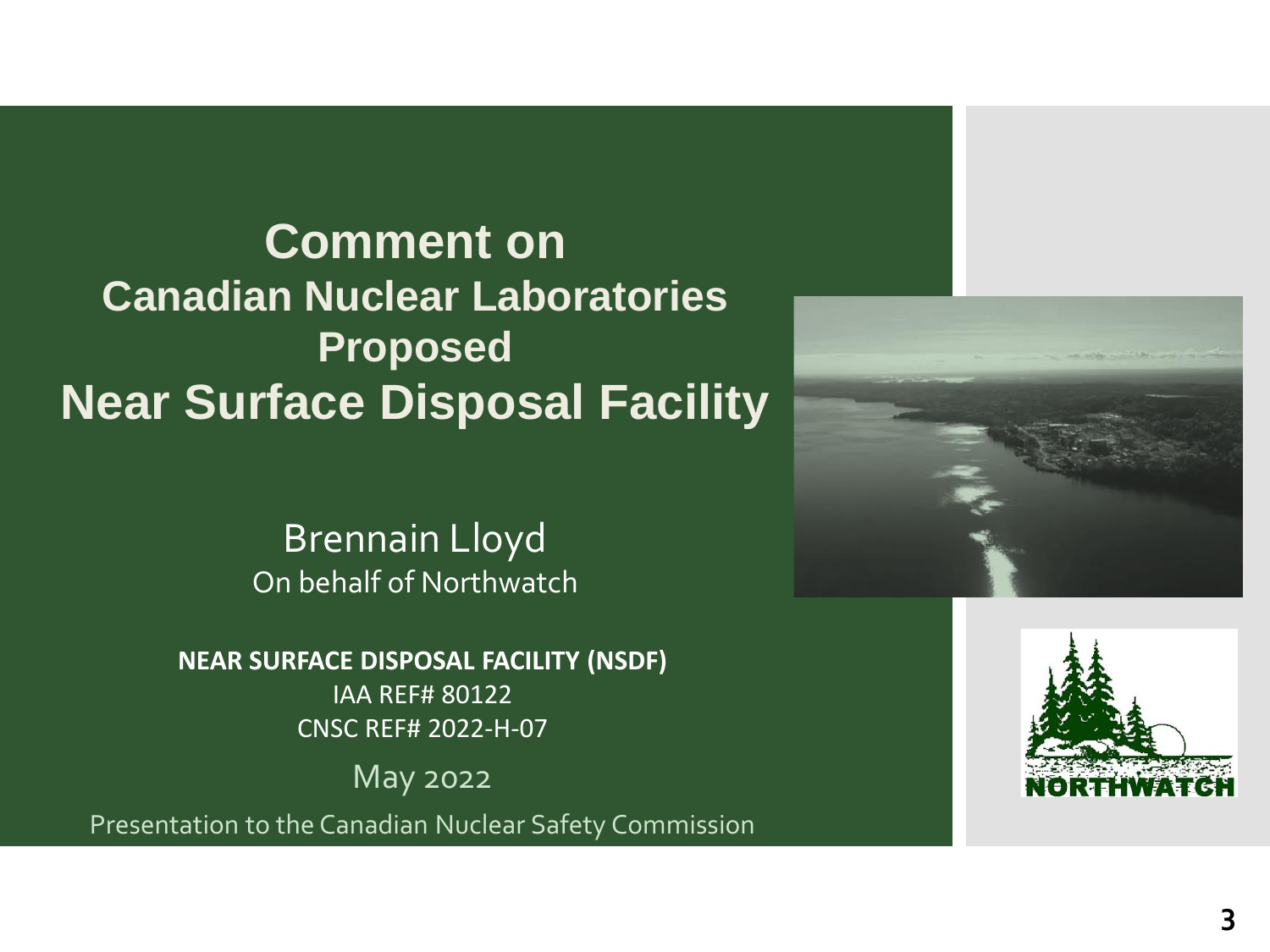**Comparative Study of NSDF Reference Sites**

**Dr. Marvin Resnikoff**

**NEAR SURFACE DISPOSAL FACILITY (NSDF)** IAA REF# 80122 CNSC REF# 2022-H-07

May 2022

Presentation to the Canadian Nuclear Safety Commission





RADIOACTIVE WASTE MANAGEMENT ASSOCIATES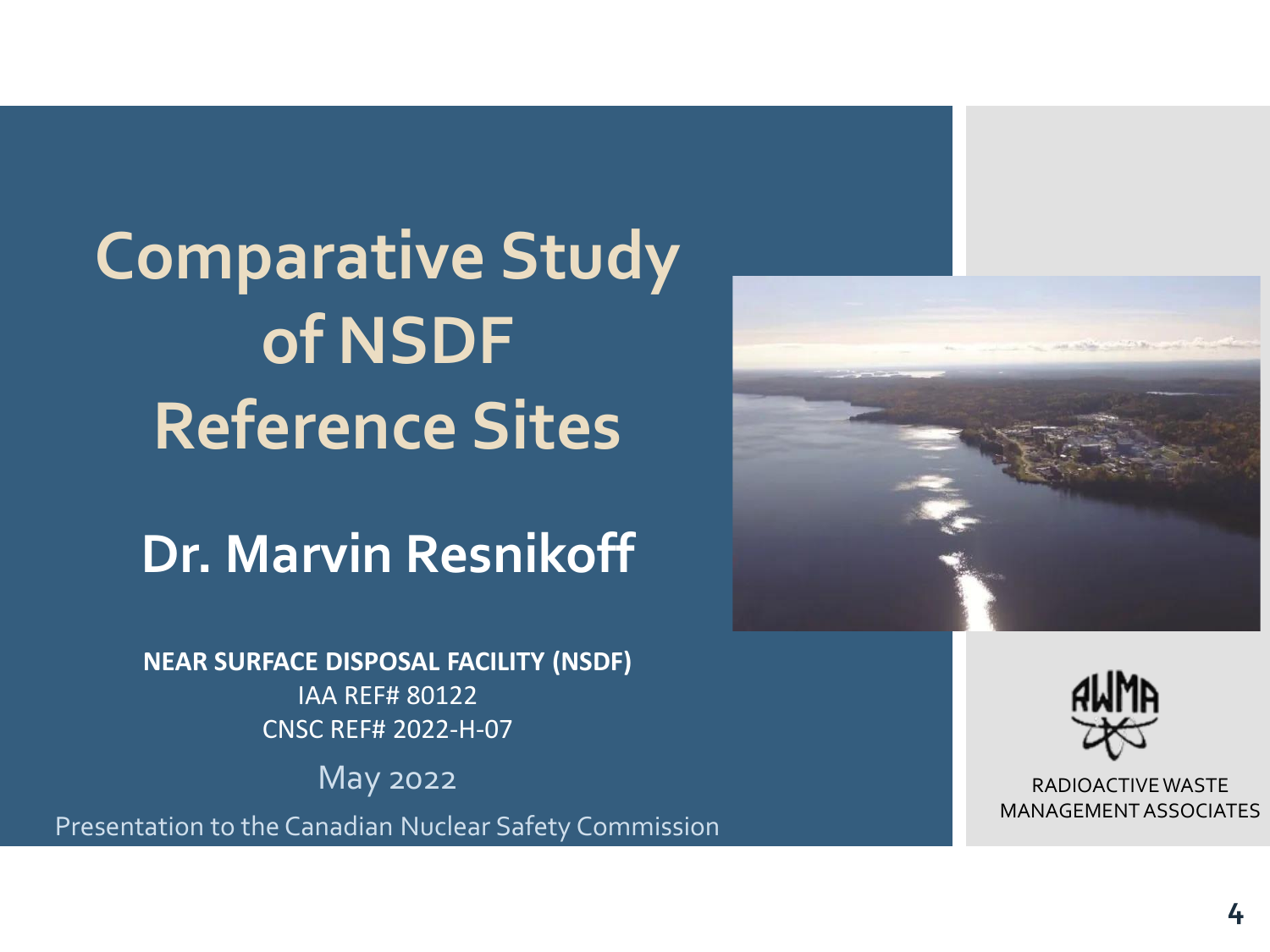Review of Canadian Nuclear Laboratories Waste Acceptance Criteria for a Near-Surface Disposal Facility

# **Emily Ham, M.Sc.**

**NEAR SURFACE DISPOSAL FACILITY (NSDF)** IAA REF# 80122 CNSC REF# 2022-H-07

May 2022

Presentation to the Canadian Nuclear Safety Commission



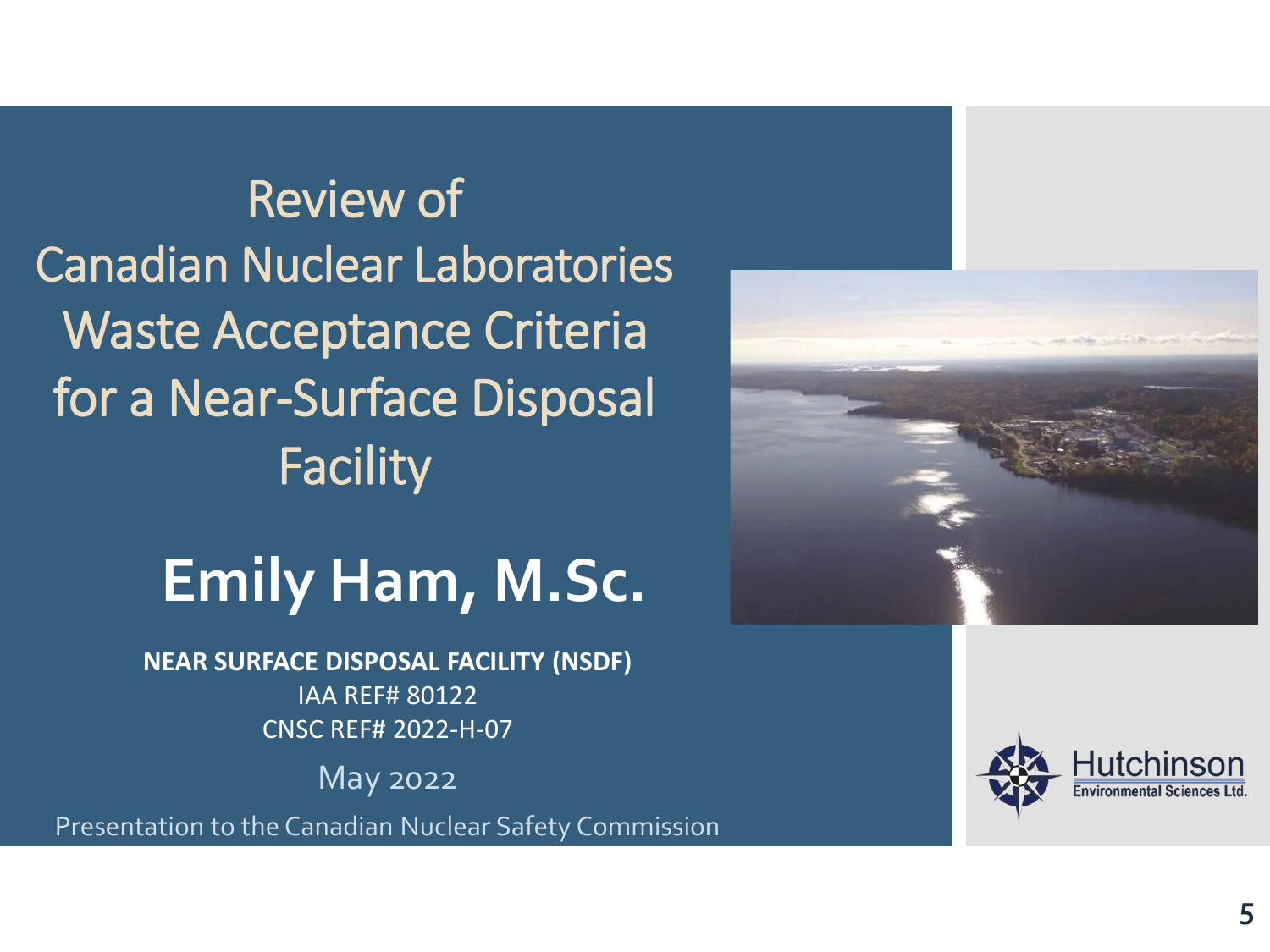

Source: Concerned Citizens of Renfrew County and Area

### Questions